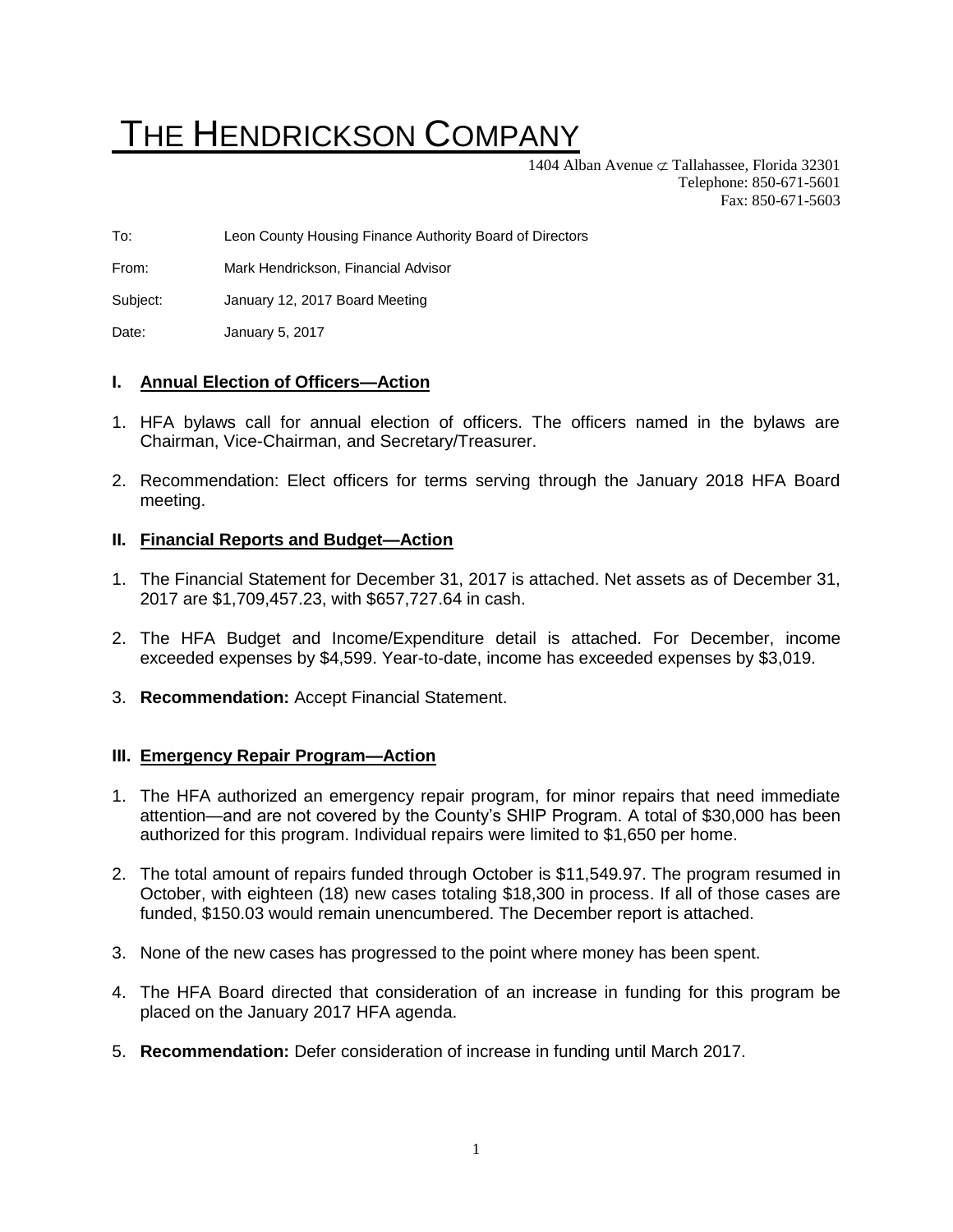## **IV. Real Estate—Informational**

- 1. The Real Estate Division is working on disposing of properties as clear title is obtained. They are also obtaining appraised values.
- 2. At the request of the Real Estate Division, the HFA prioritized the properties (to avoid spending more money obtaining clear title than the property's value). A list is attached.
- 3. Mitzi McGhin reports:
	- 114 Osceola Street: Sold in September for \$34,100, with net revenue to the HFA of \$33,077
	- 723 Frankie Lane Drive: Sold in December for \$12,000 (appraised value \$13,000)., with net revenue to the HFA of \$11,300.
	- 278 Oakwood Drive: Scheduled to close January 5, with sales price of \$27,300 (appraised value \$35,000)—net revenue to the HFA to be determined
	- 2109 Holton Street: Under contract (title issues being worked on), with sales price of \$6,500—net revenue to the HFA to be determined.
	- For sale signs placed on properties in Crown Ridge, with appraisals due December 2. Several inquiries have been received..

## 4. **Recommendation**: None.

#### . **V. Future Role of HFA—Informational**

- 1. Staff has researched the Leon County HFA ordinance, and Mr. Rigo has prepared a list of restrictions that are in the ordinance, but not in Chapter 159 (state statute that governs local HFA's) is attached. This is designed to lead to an ordinance revision that grants the HFA a more independent status, in line with most other local HFA's.
- 2. Three significant powers are withheld from the HFA, that severely hinder the HFA's independence and ability to move quickly to address issues:
	- Contracts—must be approved by BOCC
	- Budget—must be approved by BOCC as part of County's overall budget
	- Procurement—must follow County process and involves County Purchasing Department
- 3. The Board voted in June to direct County staff to move forward with an ordinance amendment to accomplish the goal of HFA independence, which would also include a requirement for annual reports from the HFA to the BOCC. At the September meeting, the Board again directed County staff to move forward with this.
- 4. The Board requested that the Board and Financial Advisor be involved with the drafting and review of any proposed Ordinance changes.
- 5. On December 13, 2016 the BOCC authorized a public hearing on proposed HFA ordinance changes for January 24, 2017. The final action on the ordinance changes would take place February 7.
- 6. Dan Rigo presented the draft ordinance at the December meeting. Final version is attached.
- 7. **Recommendation**: None.